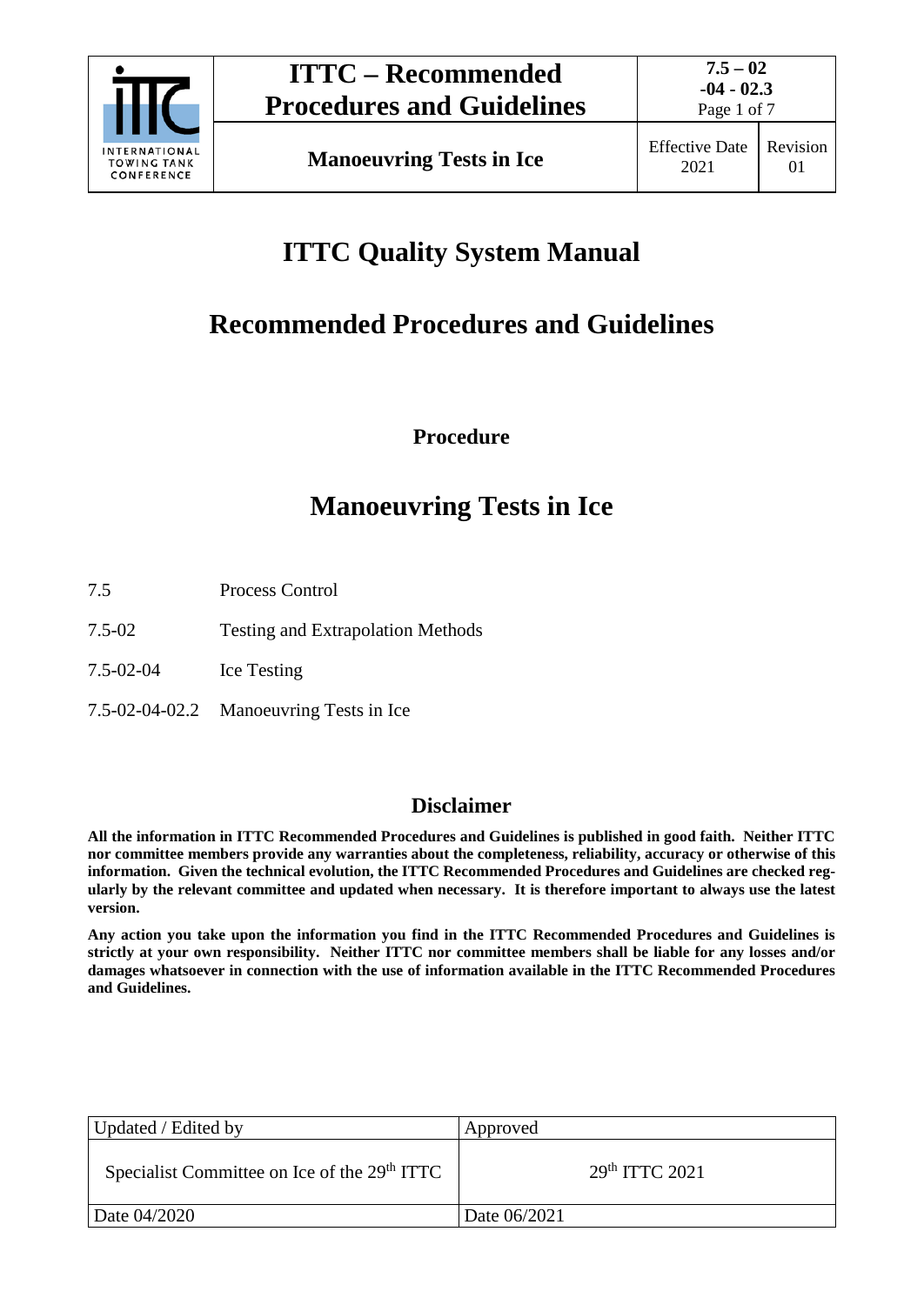

## **Table of Contents**

- **1. [PURPOSE OF PROCEDURE](#page-2-0) .............3**
- **2. [MANOEUVRING TESTS IN](#page-2-1) ICE ......3**
	- **2.1 [Turning circle test..............................3](#page-2-2)**
	- **2.2 [Breaking out of channel test.](#page-4-0) ............5**
	- **2.3 [Star Manoeuvre \(Captain's Turn\)...5](#page-4-1)**
- **3. [ADDITIONAL COMMENTS..............6](#page-5-0)**

| 4.2 Parameters of the Model Ice to be |
|---------------------------------------|
|                                       |
|                                       |
|                                       |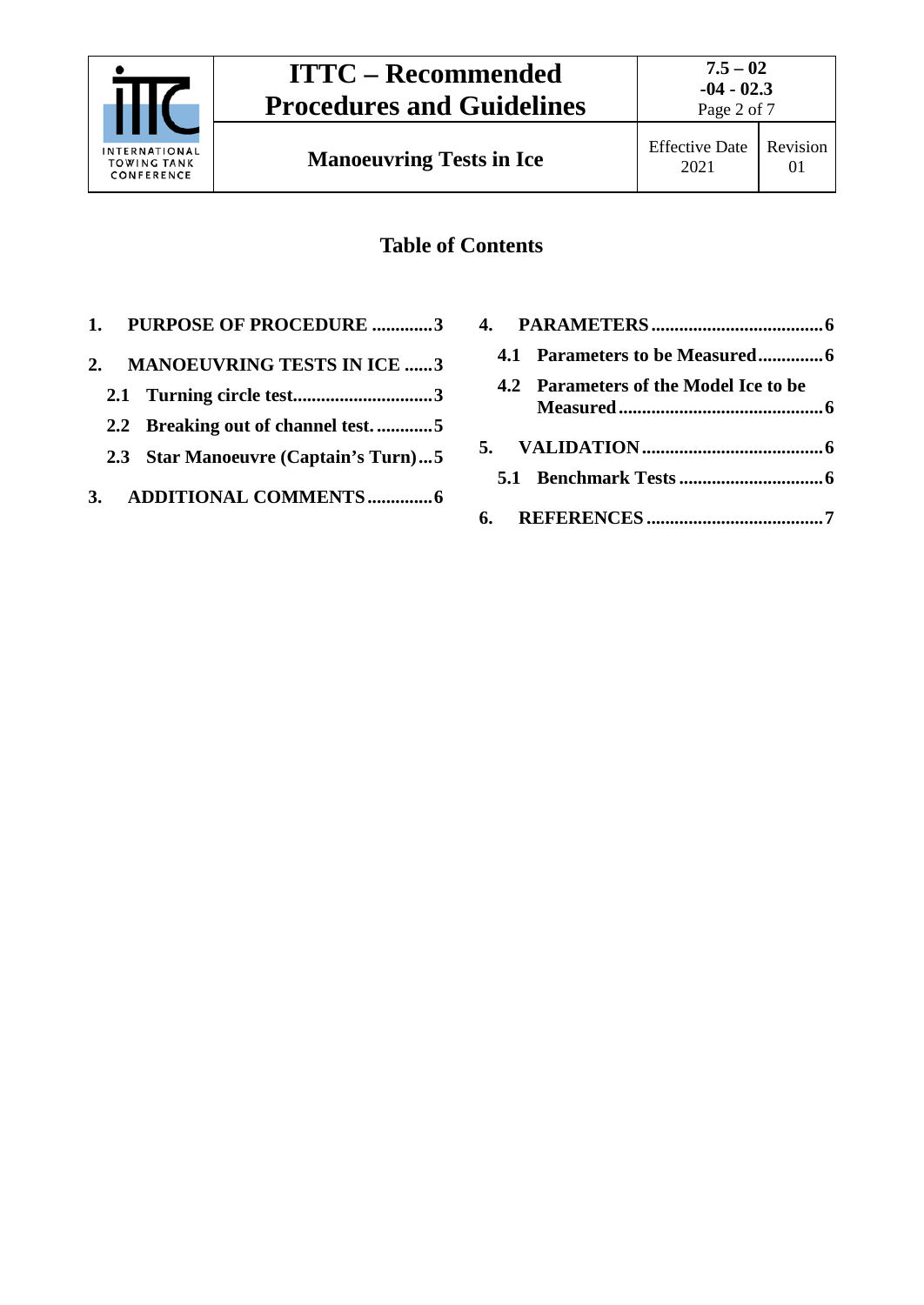

## **ITTC – Recommended Procedures and Guidelines**

**Manoeuvring Tests in Ice** Effective Date

# 2021

## Revision 01

**7.5 – 02 -04 - 02.3** Page 3 of 7

### **Manoeuvring Tests in Ice**

### <span id="page-2-0"></span>**1. PURPOSE OF PROCEDURE**

Definition of standards for performing manoeuvring tests in model ice. While manoeuvring test is a common name for all those tests in which the rudder is turned or the turning forces and moments are obtained by other means e.g. azimuthing thrusters, tunnel thrusters in bow. This procedure covers the most common manoeuvring tests for which standard methods exist in the different ice basins.

#### <span id="page-2-1"></span>**2. MANOEUVRING TESTS IN ICE**

Manoeuvring test is a common name for all those tests in which the rudder is turned or the turning forces and moments are obtained by other means e.g. azimuthing thrusters, tunnel thrusters in bow, different rpms at twin propellers etc. The primary purpose of manoeuvring tests is to investigate the effectiveness of the hull in making turns, changing course or leaving a broken ice channel. The other primary purpose is to investigate the effectiveness of the turning devices like rudders, thrusters or azimuthing propulsors. Manoeuvring tests are also used to investigate the flow of ice floes around the hull in various ship operations other than straight ahead or astern.

The scaling of results of manoeuvring tests should follow the ITTC Guideline 7.5-02 -04-01 General Guidance and Introduction to Ice Model Testing.

Typical manoeuvring tests include turning circle tests, star manoeuvres and breaking out of channel. The model tests are often performed with a free model under its own propulsion.

Sometimes, maneuvering tests can be performed with a captive mode using x-y carriage or PMM (Planar Motion Mechanism). This allows force measurements and it is mainly adhoc approach for certain cases. Data to be reported from manoeuvring tests are mainly the same as in the case of propulsion tests with a free model. In section 4.1 and 4.2 the quantities to be measured or recorded are listed. The underwater photography or videos are important in manoeuvring tests to record the track of ice pieces around the hull.

The testing conditions of the model should be measured and documented similar as defined for Recommended Procedure for Free Running Model Tests 7.5-02-06-01. The loading condition of the model (draft fore/aft and *GM*) should be checked and documented. The *GM* should be as close as possible to the specified target value. If no value is specified the actual value should be determined and reported. This value should at least be adjusted in a realistic range as full scale tests have revealed that the heeling angle of the ship has a large influence on the turning capability. For manoeuvring test with larger models at relatively low speed (e.g. turning circle) the correct adjustment of GM value is of lower relevance.

### <span id="page-2-2"></span>**2.1 Turning circle test.**

The purpose of the turning circle test is to find out how much area is needed to turn the ship. In practice, the result of this kind of test may look as shown in [Figure 1.](#page-3-0)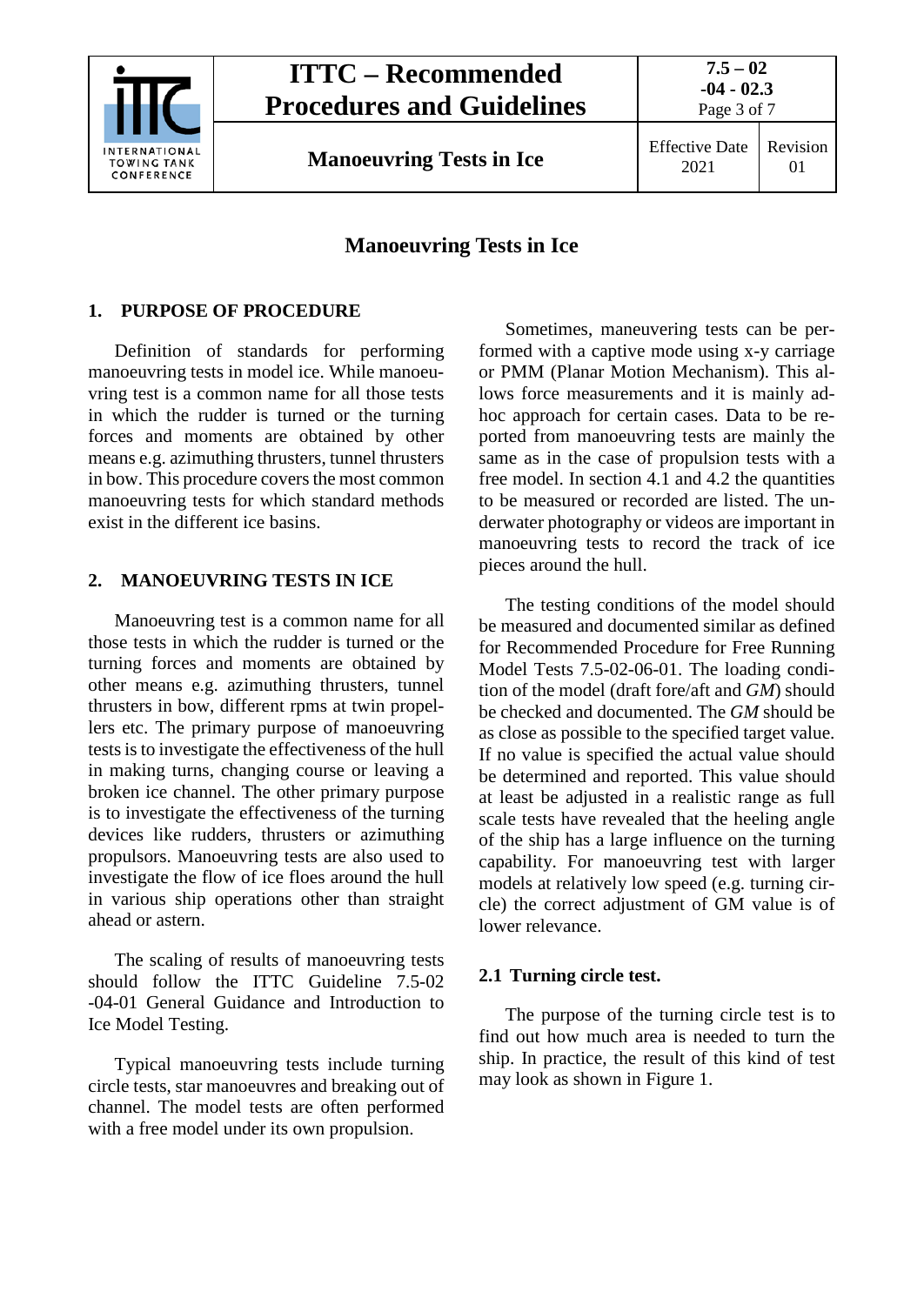

## **ITTC – Recommended Procedures and Guidelines Manoeuvring Tests in Ice** Effective Date



<span id="page-3-0"></span>Figure 1. Definition of quantities used in turning circle tests

The test is started by proceeding the model straight ahead / astern at a certain speed into ice for at least one ship length. Thereafter a turning is induced by control of the rudder or thruster angles. The turning is continued until the maximum possible turning angle (with respect to basin restrictions) is achieved.

If the turning diameter, *Dc*, or radius, *Rc*, is determined, the method by which it was obtained should be described. The turning circle may be not a perfect circle, but a spiral.

There is a vast difference in results, if the measurement of *Dc* is based on the outer edge of the broken channel or if it is based on the track of the centre of gravity of the model. Both values can be measured and it is therefore recommended to use the following definitions:

*Dc* Tactical diameter of the turn, determined from the path of the centre of gravity of the vessel (see Fig.2-1)

*D*<sub>out</sub> Outer diameter of the broken channel

*D*inn Inner diameter of the broken channel

The radius  $R_C$  of a circle can be approximately determined if co-ordinates of three points on the circle  $\{(x_1, y_1), (x_2, y_2) \text{ and } (x_3, y_3)\}$ are known The radius is then

$$
R_{\rm C} = \sqrt{(x_1 - x_0)^2 + (y_1 - y_0)^2} \tag{2.1}
$$

and the centre of the circle is

$$
x_0 = k_2 - n_2 y_0, \ y_0 = \frac{k_2 - k_1}{n_2 - n_1} \tag{2.2}
$$

where the intermediate results are

$$
k_1 = \frac{1}{2} [(x_1 + x_2) + n_1(y_1 + y_2)] \tag{2.3}
$$

$$
k_2 = \frac{1}{2} [(x_1 + x_3) + n_2 (y_1 + y_3)]
$$
 (2.4)  

$$
n_1 = \frac{y_1 - y_2}{x_1 - x_2'}, \qquad n_2 = \frac{y_1 - y_3}{x_1 - x_3}
$$

Using at least three measured points ( *x*- and *y* - co-ordinates) from the path of the model and some averaging or smoothing procedure, if necessary, it is possible to determine the diameter of the circle. By this method the radius of a circle can be determined also from less than 180° turn.

It should be noted that there are several error sources (e.g. channel width variation) when determining the turning radius based on a limited number of measured points and limited turning angle. The relative error of turning radius clearly decreases for higher achieved turning angles. The main reason is the aforementioned asymmetry of the turning track.

Considerable errors may appear, if the determination of  $D<sub>C</sub>$  or  $R<sub>C</sub>$  is based on a too small turn. [Figure 2](#page-4-2) presents an example of the broken track left after a turning circle test. To illustrate the possible maximum error in diameter *Dinn*, when determined based on few points on the inner circle, as a function of the turning angle.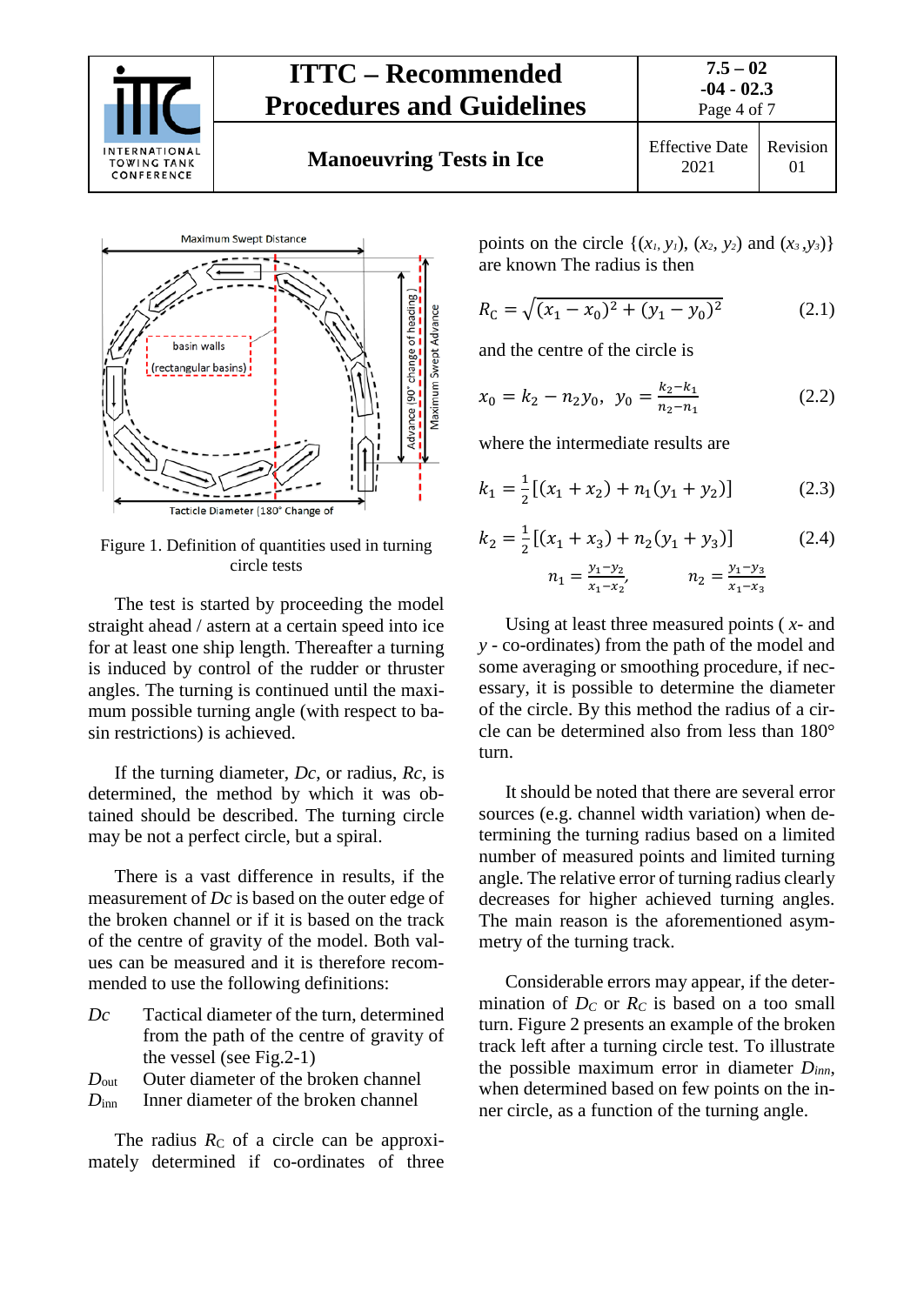



<span id="page-4-2"></span>Figure 2. Broken channel of turning test

In many cases motion capture data can be used to alternatively derive the turning radius from the time series of models change of heading.

#### <span id="page-4-0"></span>**2.2 Breaking out of channel test.**

Breaking out of channel is a test which can be performed from zero speed or some other specified speed. The model is typically accelerated to a certain speed or power in the channel and thereafter the rudder / azimuth thrusters are turned. The model will change heading and the fore or aft shoulders will break ice from the channel edges. After achieving a certain yaw angle the model will be able to enter the surrounding ice sheet [\(Figure 3\)](#page-4-3).



<span id="page-4-3"></span>Figure 3. Sketch Break Out Manoevre, Quinton, Lau (2006)

The test is concluded by leaving the channel completely (or at a specified yaw angle). The success of breaking out of channel manoeuvre is significantly affected by the width of the broken channel (in relation to model width).

The most relevant parameters that should be determined and reported are required distance in the channel (starting / end point), number of required attempts and time consumption.

#### <span id="page-4-1"></span>**2.3 Star Manoeuvre (Captain's Turn)**

The Captain's turn is typically used when space and / or manoeuvring space is limited: The vessel turns around 180 deg by performing a series of channel breakouts fore and aft [\(Figure 4\)](#page-4-4).



<span id="page-4-4"></span>Figure 4. Sketch Star Manoevre, Quinton, Lau (2006)

Results to be obtained and reported for the star manoeuvre (captain's turn) are similar to those of break out tests.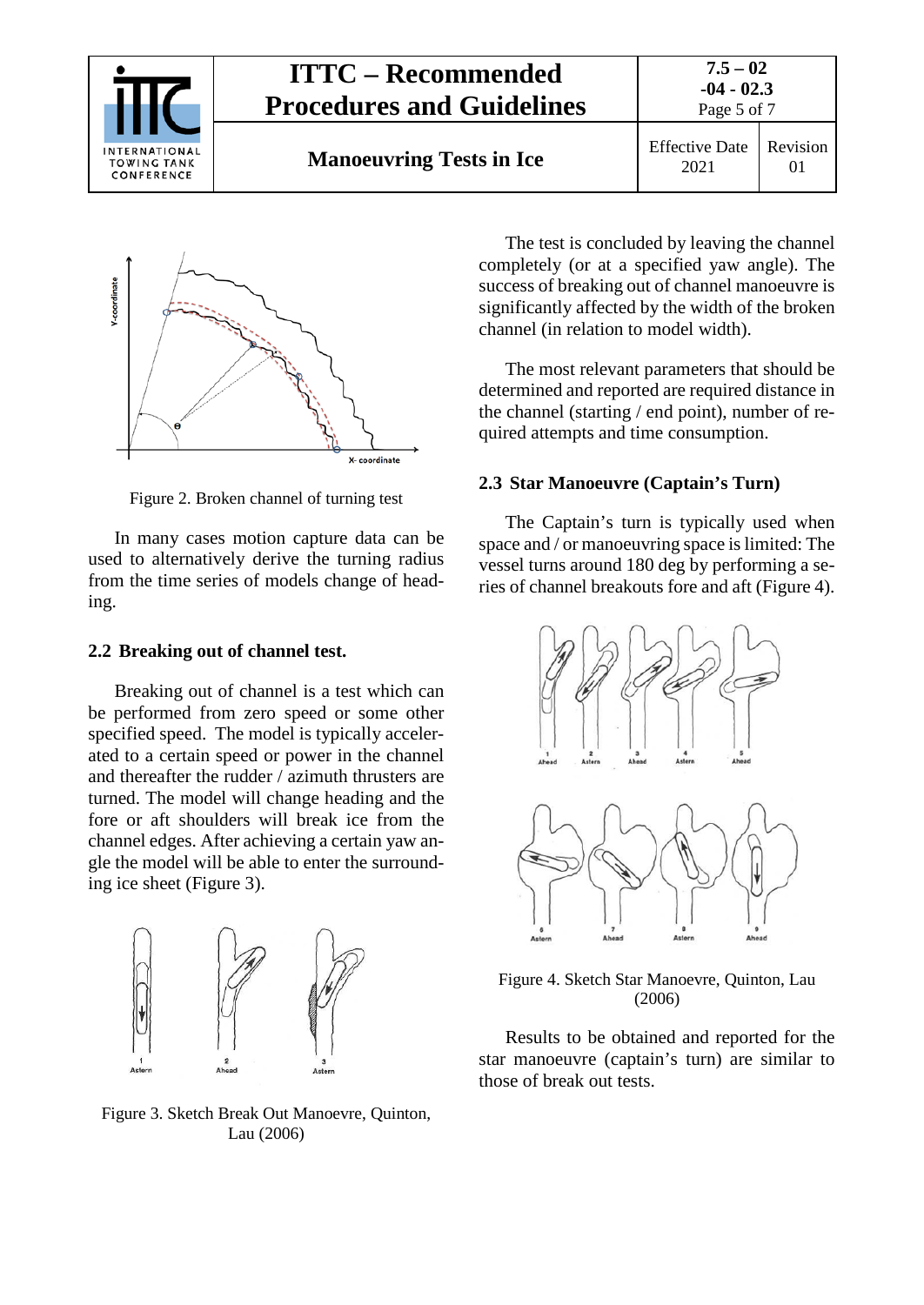

## **ITTC – Recommended Procedures and Guidelines**

**Manoeuvring Tests in Ice** Effective Date

### <span id="page-5-0"></span>**3. ADDITIONAL COMMENTS**

It should be noted that typically the behaviour of the model propulsion and manoeuvring / steering units does not exactly reflect the capability of the ships propulsion and manoeuvring systems. The reason is that stiffness and dynamic response of the model propulsion trains are not adjusted according to scaling similarities.

Further effects on manoeuvring tests resulting from restricted basin dimensions should be avoided.

As the results of manoeuvring tests are subject to the actual operating of manoeuvring systems the procedure for each manoeuvre should always be clearly documented and influence from operator should be limited to a minimum extent.

### <span id="page-5-2"></span><span id="page-5-1"></span>**4. PARAMETERS**

#### **4.1 Parameters to be Measured**

| Parameter                                | Priority       |
|------------------------------------------|----------------|
| RPM, torque and thrust (each thruster)   | 1              |
| Rudder (or thruster) angle               |                |
| Yaw angle                                |                |
| Ship's track                             |                |
| Ship's heading                           | 1              |
| Roll angle                               | 1              |
| Pitch angle                              | 1              |
| Rudder forces in x- and y-direction      | 2              |
| Rudder torque                            | $\overline{2}$ |
| Roll angle                               | $\overline{2}$ |
| Velocity of the model on the curved path | $\mathfrak{D}$ |

#### <span id="page-5-3"></span>**4.2 Parameters of the Model Ice to be Measured**

| Priority |
|----------|
|          |
|          |
|          |
|          |
|          |
|          |
|          |
|          |
| 2        |
| 2        |
|          |
|          |

### <span id="page-5-5"></span><span id="page-5-4"></span>**5. VALIDATION**

### **5.1 Benchmark Tests**

- 1. Report of Committee on Ships in Ice-Covered Water ( 16th 1981 pp. 363-372) g) Catalogue of Available Model and Full Scale Test Data ( 16th 1981 pp. 370-371)
- 2. Standard Model Tests (Ice) (17<sup>th</sup> 1984 pp.591-601) (1) Model Tests with R-Class Icebreaker (2) Propulsion Tests (3) Full Scale Prediction 3. Reanalysis of Full Scale R-Class Icebreaker Trial Results(18th 1987 pp.528-531)
- To Get Reliable Full-Scale R-Class Data CCGS "Pierre Radisson" and CCGS "Franklin"
- 4. Retest of R-Class Icebreaker Model at a Different Friction Level (18<sup>th</sup> 1987 pp.532-543) (1) Resistance Tests  $(18<sup>th</sup> 1987 pp.532-540)$ (2) Self Propulsion Test  $(18<sup>th</sup> 1987 pp.540-$ 543)
- 5. Comparative Test Program with R-Class Model (19<sup>th</sup> 1990 pp.526-531)